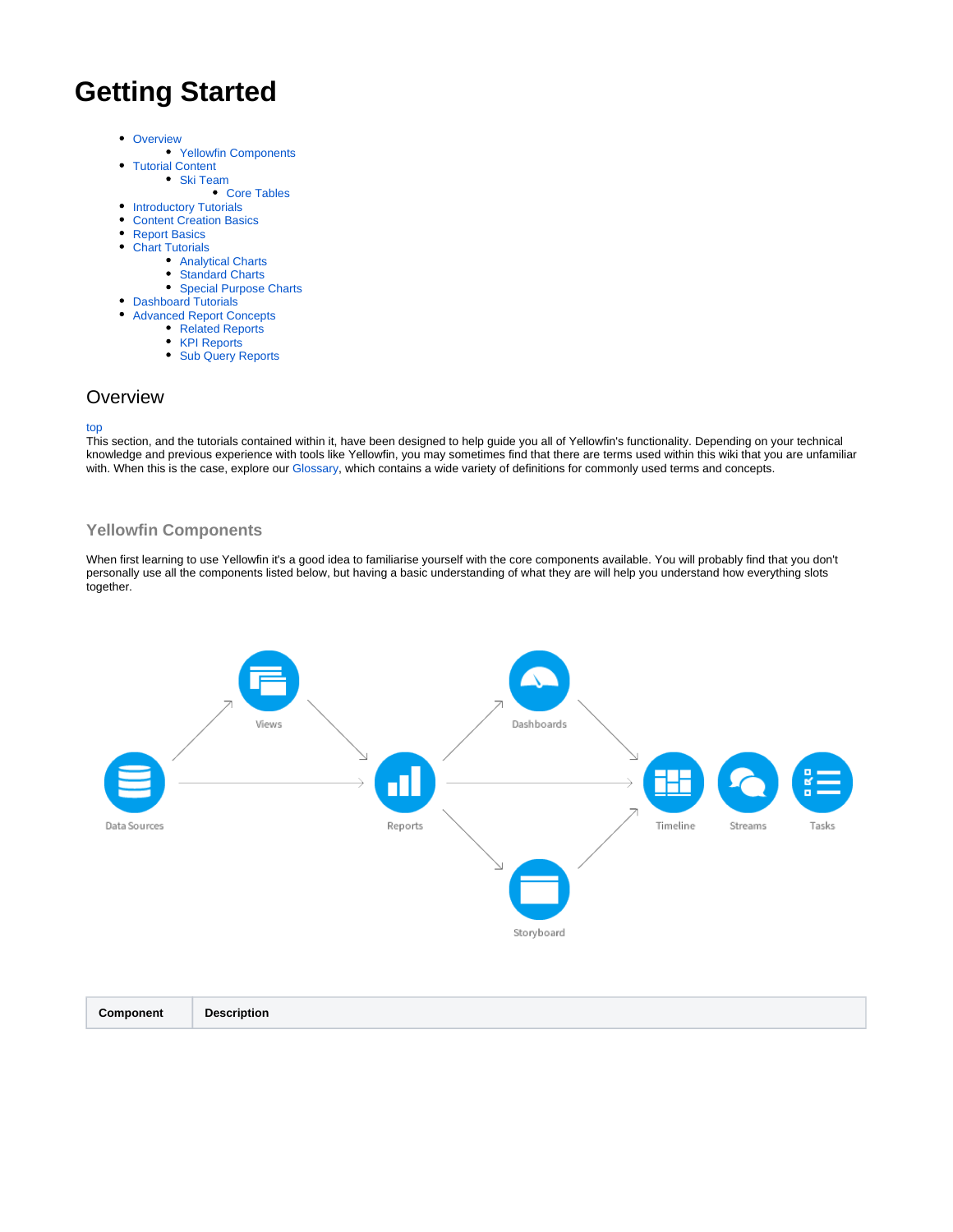| This is a connection to a database that provides all the data to make up your report. You will need to create a connection for<br>each individual data source you wish to use for report creation.<br>A data source may have many views, and many reports based on it.                  |
|-----------------------------------------------------------------------------------------------------------------------------------------------------------------------------------------------------------------------------------------------------------------------------------------|
|                                                                                                                                                                                                                                                                                         |
| Once you have created a data source connection you will need to create views based on it. A view is a metadata layer,<br>between the data source and the report, which specifies the fields and logic required for users to build reports.<br>A view may have many reports based on it. |
|                                                                                                                                                                                                                                                                                         |
| Once a data source connection and view have been defined a user can create a report based on them. A report is a<br>combination of fields, formatting, and charts.<br>A report can be used by many dashboard tabs and storyboards.                                                      |
|                                                                                                                                                                                                                                                                                         |
| Once you have written some reports you can create a dashboard tab to display them for a consumer. Dashboard tabs consist<br>of multiple reports displayed in a way that is easy for a user to read and understand.                                                                      |
|                                                                                                                                                                                                                                                                                         |
| Storyboards are a presentation within Yellowfin that allows you to combine fully functional reports with text, images, and videos.                                                                                                                                                      |
|                                                                                                                                                                                                                                                                                         |
| Timeline is a collaborative feed that allows users to interact with each other and events that have occurred in the system.                                                                                                                                                             |
|                                                                                                                                                                                                                                                                                         |
| Discussion Streams are a collaborative feed for a particular topic and audience. Each stream is made up of posts that can<br>contain a variety of content such as reports, dashboard tabs, storyboards, images, and screenshots.                                                        |
|                                                                                                                                                                                                                                                                                         |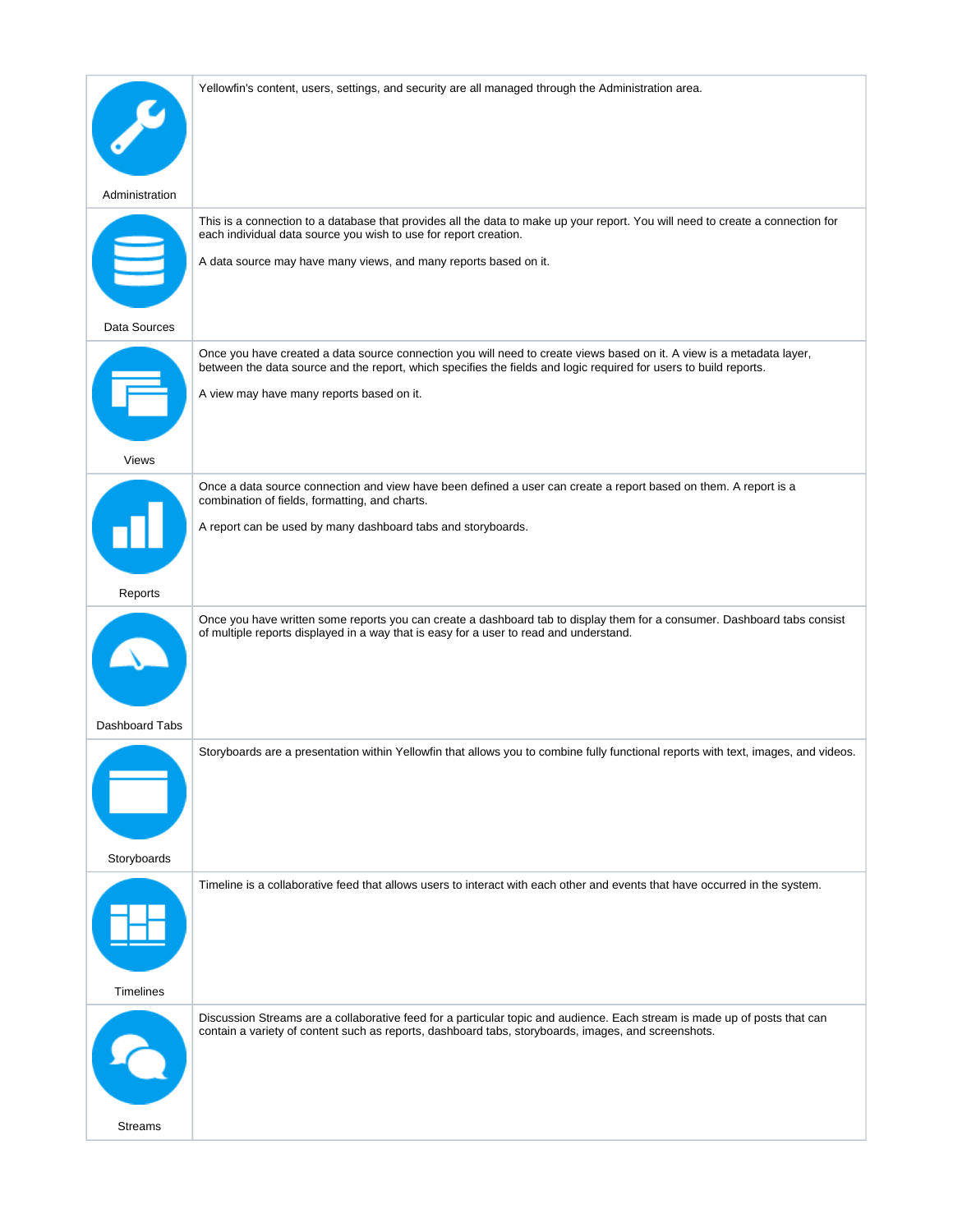| <b>Users</b> | Anyone who logs in to Yellowfin is considered a user. Each user may have different access to Yellowfin providing them with<br>more or less functionality and content to make use of, depending on the security defined by administrators. |
|--------------|-------------------------------------------------------------------------------------------------------------------------------------------------------------------------------------------------------------------------------------------|
|              | Tasks allow you to collaborate with other users by requesting and completing items to be actioned. Tasks may be related to<br>content creation or correction, or actions to be completed outside of Yellowfin.                            |
| Tasks        |                                                                                                                                                                                                                                           |

## <span id="page-2-0"></span>Tutorial Content

[top](#page-0-2)

There are a wide range of tutorials available, designed to guide you through the components of Yellowfin outlined above. Each of these tutorials was created using a sample training data set based on a fictional business called Ski Team. The Ski Team database and sample Yellowfin content can be included as part of the installation process by selecting the Tutorial Content option (see [here](https://wiki.yellowfinbi.com/display/USER73Plus/Installation) for more information).

### <span id="page-2-1"></span>**Ski Team**

This fictional ski tourism business organises ski trips in various locations around the world and markets them to existing clients. The Ski Team database contains information relating to the core tourism business, including details of camps run, athletes who attended, and campaigns associated with sourcing athletes. In addition it contains financial information related to the invoicing of athletes and camp profit margins.

#### <span id="page-2-2"></span> **Core Tables**

The main tables used in the Ski Team sample content are:

| <b>Table</b>           | <b>Description</b>                                                                                                                                                              |
|------------------------|---------------------------------------------------------------------------------------------------------------------------------------------------------------------------------|
| <b>Athlete</b><br>Fact | This contains information about each athlete and their participation in camps. In this database this fact table will generally have one<br>record per person per camp attended. |
| Camp                   | This is a dimensional table which contains information about each camp. For example, the name and location of the camp. Camp ID is<br>the key to this table.                    |
| Person                 | The person table contains information about the athlete such as name and address details. Person ID is the key to this table.                                                   |

# <span id="page-2-3"></span>Introductory Tutorials

When first starting to use Yellowfin you will need to learn how to setup, login, and navigate the system. This set of tutorials is designed to get you into the system, and ready to begin building content.

- 1. [Installation](https://wiki.yellowfinbi.com/display/USER73Plus/Installation)
- 2. [Logging In](https://wiki.yellowfinbi.com/display/USER73Plus/Logging+In)
- 3. [Navigation](https://wiki.yellowfinbi.com/display/USER73Plus/Navigation)
- 4. [Content Access](https://wiki.yellowfinbi.com/display/USER73Plus/Content+Access)
- 5. [Interaction](https://wiki.yellowfinbi.com/display/USER73Plus/Interaction)

# <span id="page-2-4"></span>Content Creation Basics

Once you've logged in for the first time and explored the basics you may wish to start building content. This set of tutorials walks you through the basics of content creation from Data Source through to Discussion Stream.